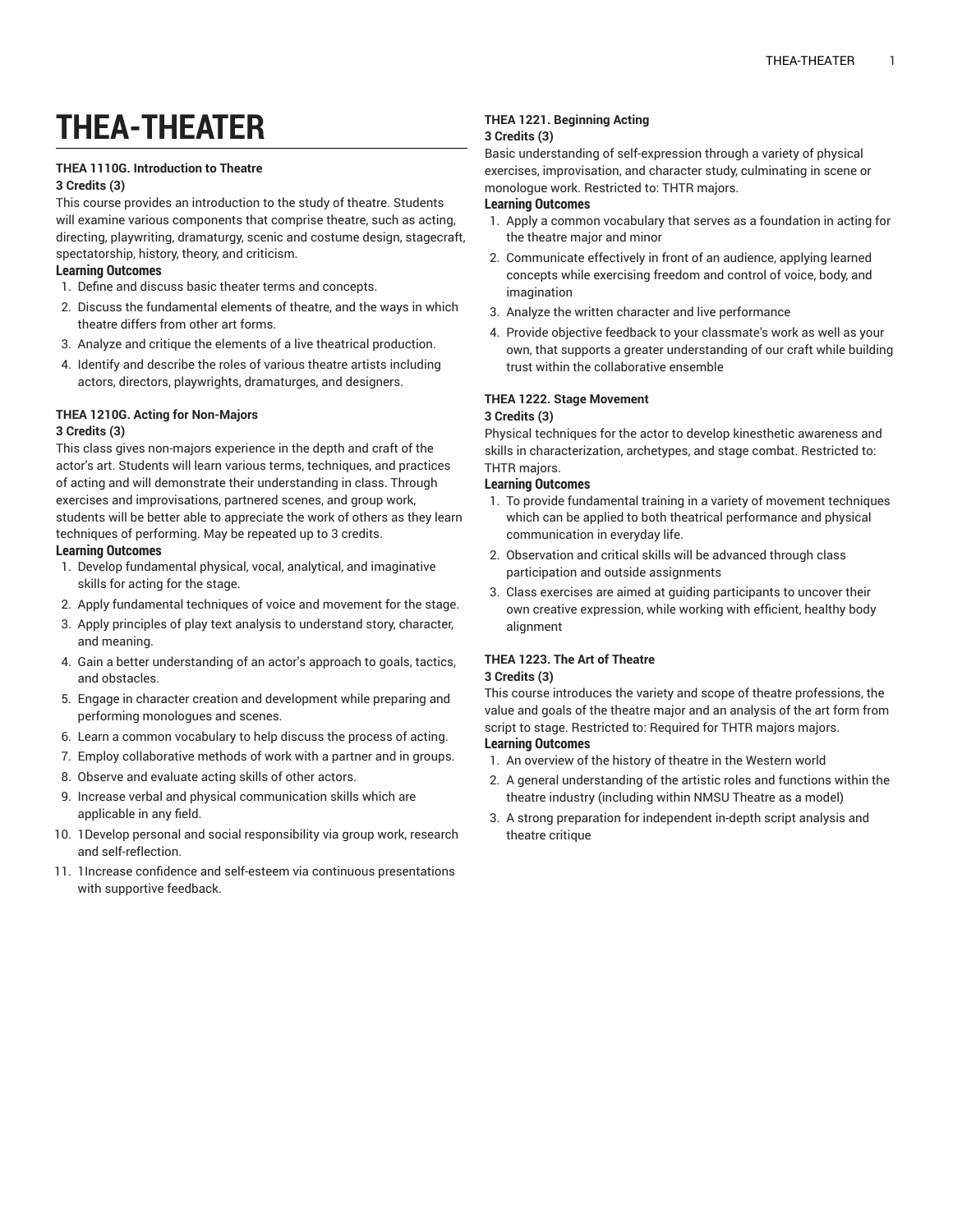## **THEA 1310. Introduction to Costuming**

#### **3 Credits (3)**

This course introduces students to basic skills generally used in creating costumes for theatre. During the semester students will be introduced to the costume shop, equipment, supplies, and processes. They will learn the process of sewing a garment and running a stage production. **Prerequisite(s)/Corequisite(s):** THEA 1310L. Restricted to: THTR majors.

#### **Learning Outcomes**

- 1. Demonstrate basic hand and machine sewing skills.
- 2. Use basic costume craft tools and techniques.
- 3. Analyze fabric selection for the stage.
- 4. Draft and use patterns.
- 5. Take body measurements for patterning and construct a costume from those measurements.
- 6. Combine interpersonal communication skills with costume construction skills.
- 7. Analyze a script for costume design purposes.
- 8. Build a garment.

## **THEA 1310L. Costume Craft Lab**

#### **1 Credit (1)**

Class members will assist in construction for productions in a studio environment.

**Prerequisite(s)/Corequisite(s):** THEA 1310.

## **Learning Outcomes**

- 1. This laboratory class compliments THEA 1310: Costume Crafts.
- 2. It gives the student an opportunity to put into practice the skills learned in THEA 1310 as well as be introduced to and participate in the day-to-day operations of the Costume Shop.

## **THEA 1415. Running Crew I**

#### **2 Credits (1+2P)**

Students learn about backstage and front of house production positions and work on a technical aspect of a product in a rehearsal and performance environment.

## **Learning Outcomes**

1. Students will learn one, or more, of the basic technical elements of theatrical crew work.

## **THEA 2221. Intermediate Acting: Scene Study and Monologues 3 Credits (3)**

Monologues and scene work, using character and script analysis. Prerequisite(s):

**Prerequisite(s):** THEA 1221 or THEA 1210 with C- or above.

# **Learning Outcomes**

- 1. Students will gain further insight into the craft of acting and the techniques and skills required to present a successful stage performance.
- 2. Via the presentation of varied scenes and monologues, students will be exposed to a variety of theatrical literature.
- 3. Via research, students will gain knowledge of successful actors, acting techniques, and career advice.

## **THEA 2222. Intermediate Acting for Non-Majors 3 Credits (3)**

A continuation of THEA 1210 with an emphasis on monologues, scenes and characterization. Prerequisite(s): THEA 1210

## **Learning Outcomes**

- 1. Apply fundamental techniques of voice and movement for the stage.
- 2. Analyze a dramatic text and interpret a character and develop the skills necessary to score a script for character development.
- 3. Perform specific choices to create and perform goal-driven characters.
- 4. Demonstrate various physical and mental relaxation techniques.
- 5. Identify internal and external techniques to increase actor's emotional range.
- 6. Demonstrate sensory exercises and apply this technique to scene work.
- 7. Articulate and implement key terminology of modern acting techniques.
- 8. Develop and articulate a basic personal artistic process.
- 9. Demonstrate the ability to work cooperatively on a creative/ interpretative project.
- 10. 1 Begin to develop professionalism and development of a critical eye through practice giving and receiving peer feedback, adherence to deadlines, memorization, flexibility and coachability.

## **THEA 2310. Stagecraft**

## **3 Credits (3)**

Student will explore basic skills for scenic designers and techniques of set construction for the stage, including building scenery, rigging, painting and properties.

**Prerequisite(s)/Corequisite(s):** THEA 2310L.

## **Learning Outcomes**

- 1. Demonstrate a range of technical skills, which will qualify them to assist in the basic technical
- 2. production of a play.
- 3. Demonstrate and apply how to safely and competently use hand tools, power tools, electrical, and electronic stage equipment.
- 4. Analyze the technical aspects of a play in performance.
- 5. Read and construct scenery from ground plans, elevations, and drawings.
- 6. Analyze a script from the perspective of a designer, artistic, and/ or technical director.

## **THEA 2310L. Stagecraft Laboratory**

#### **1 Credit (1)**

Class members will assist with construction for productions in a studio environment.

#### **Prerequisite(s)/Corequisite(s):** THEA 2310.

#### **Learning Outcomes**

- 1. History of scenic design and the development of present day stage design.
- 2. How to create and interpret basic scenic ground plans, elevations, and detail drawings.
- 3. To construct basic scenic structures to include flats and platforms.
- 4. Various techniques of scenic painting and decorating.
- 5. The installations of theatre lighting instruments and sound equipment.